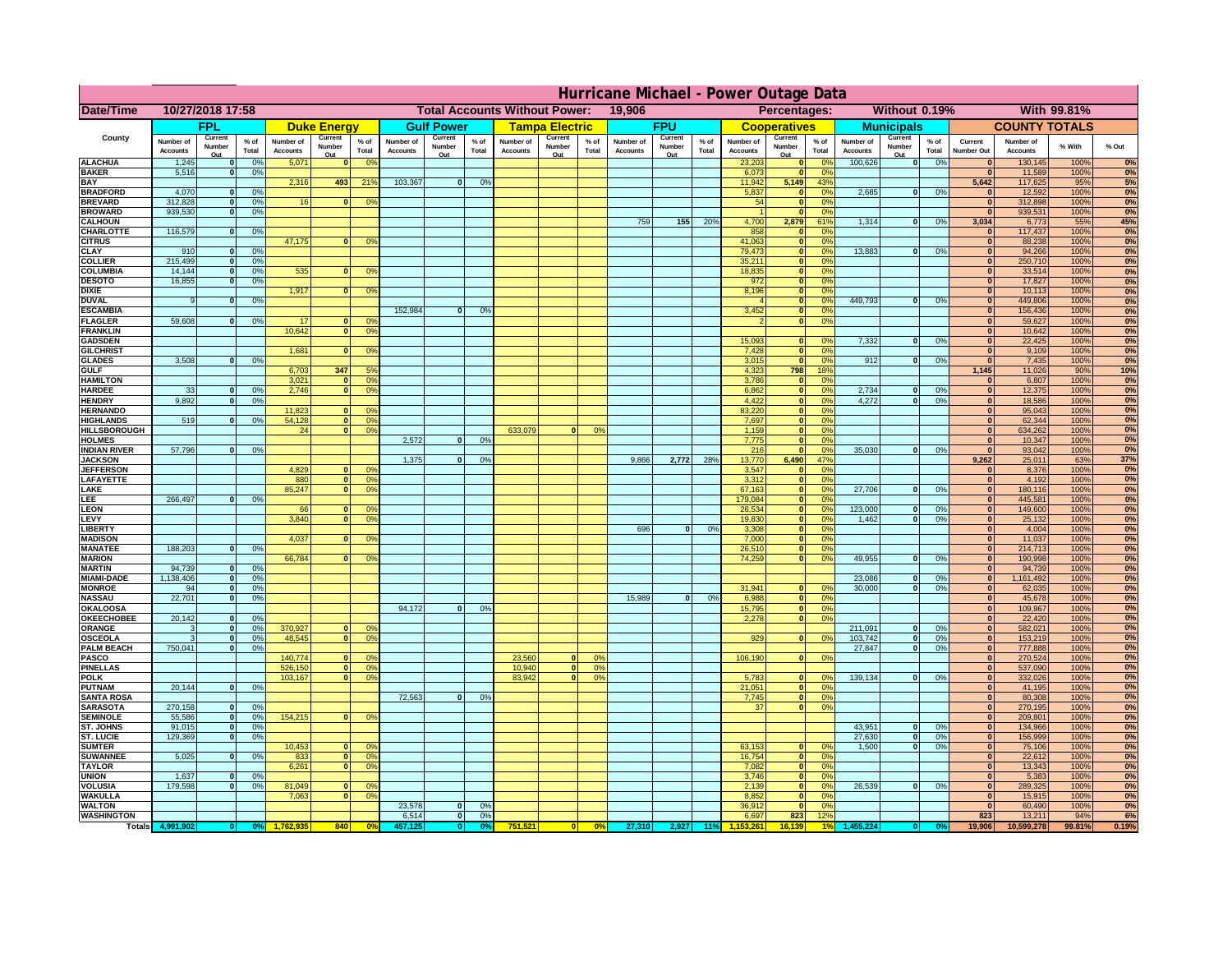# 10/27/2018 5:59 PM Hurricane Michael

| <b>Power Provider</b>                   | <b>County</b>       | <b>Number of Customers</b> | <b>Current Number Out</b> | <b>Outage Percentage</b> | <b>Estimated Restore Time</b> |
|-----------------------------------------|---------------------|----------------------------|---------------------------|--------------------------|-------------------------------|
| West Florida Electric Cooperative, Inc. | <b>JACKSON</b>      | 13,723                     | 6,444                     | 46.96%                   | >5 days                       |
|                                         |                     |                            |                           |                          |                               |
| Gulf Coast Electric Cooperative, Inc.   | BAY                 | 11,942                     | 5,149                     | 43.12%                   | >5 days                       |
| Florida Public Utilities Corporation    | <b>JACKSON</b>      | 9,866                      | 2,772                     | 28.10%                   | >5 days                       |
| West Florida Electric Cooperative, Inc. | CALHOUN             | 2,852                      | 1,739                     | 60.97%                   | >5 days                       |
| Gulf Coast Electric Cooperative, Inc.   | CALHOUN             | 1,848                      | 1,140                     | 61.69%                   | >5 days                       |
| Gulf Coast Electric Cooperative, Inc.   | GULF                | 4,323                      | 798                       | 18.46%                   | >5 days                       |
| West Florida Electric Cooperative, Inc. | <b>WASHINGTON</b>   | 4,260                      | 691                       | 16.22%                   | >5 days                       |
| Duke Energy                             | BAY                 | 2,316                      | 493                       | 21.29%                   | TBD                           |
| <b>Duke Energy</b>                      | <b>GULF</b>         | 6,703                      | 347                       | 5.18%                    | TBD                           |
| Florida Public Utilities Corporation    | CALHOUN             | 759                        | 155                       | 20.42%                   | >5 days                       |
|                                         |                     |                            |                           |                          |                               |
| Gulf Coast Electric Cooperative, Inc.   | <b>WASHINGTON</b>   | 2,437                      | 132                       | 5.42%                    | >5 days                       |
| Gulf Coast Electric Cooperative, Inc.   | <b>JACKSON</b>      | 47                         | 46                        | 97.87%                   | >5 days                       |
| Central Florida Electric Cooperative    | <b>ALACHUA</b>      | 875                        | $\mathbf 0$               | 0.00%                    | <b>TBD</b>                    |
| Central Florida Electric Cooperative    | <b>DIXIE</b>        | 7,595                      | 0                         | 0.00%                    | TBD                           |
| Central Florida Electric Cooperative    | <b>GILCHRIST</b>    | 7,424                      | $\mathbf 0$               | 0.00%                    | Restored                      |
| Central Florida Electric Cooperative    | LAFAYETTE           | 9                          | $\pmb{0}$                 | 0.00%                    | TBD                           |
| Central Florida Electric Cooperative    | LEVY                | 17,513                     | $\mathbf 0$               | 0.00%                    | Restored                      |
| Central Florida Electric Cooperative    | <b>MARION</b>       | 9                          | $\pmb{0}$                 | 0.00%                    | TBD                           |
| Chattahoochee Electric                  | <b>GADSDEN</b>      | 1,173                      | $\mathbf 0$               | 0.00%                    |                               |
|                                         |                     |                            |                           |                          | Restored                      |
| Choctawhatchee Electric Cooperative     | <b>HOLMES</b>       | 293                        | $\pmb{0}$                 | 0.00%                    | Restored                      |
| Choctawhatchee Electric Cooperative     | <b>OKALOOSA</b>     | 15,795                     | $\mathbf 0$               | 0.00%                    | Restored                      |
| Choctawhatchee Electric Cooperative     | <b>SANTA ROSA</b>   | 201                        | $\pmb{0}$                 | 0.00%                    | Restored                      |
| Choctawhatchee Electric Cooperative     | <b>WALTON</b>       | 36,812                     | $\mathbf 0$               | 0.00%                    | Restored                      |
| City of Alachua                         | <b>ALACHUA</b>      | 4,426                      | $\pmb{0}$                 | 0.00%                    | TBD                           |
| City of Bartow                          | <b>POLK</b>         | 11,790                     | $\mathbf 0$               | 0.00%                    | TBD                           |
| City of Blountstown                     | CALHOUN             | 1,314                      | $\pmb{0}$                 | 0.00%                    | Restored                      |
|                                         |                     |                            |                           |                          |                               |
| City of Bushnell                        | <b>SUMTER</b>       | 1,500                      | $\mathbf 0$               | 0.00%                    | <b>TBD</b>                    |
| City of Clewiston                       | <b>HENDRY</b>       | 4,272                      | $\mathbf 0$               | 0.00%                    | TBD                           |
| City of Fort Meade                      | <b>POLK</b>         | 2,379                      | $\mathbf 0$               | 0.00%                    | <b>TBD</b>                    |
| City of Havana                          | GADSDEN             | 1,391                      | $\mathbf 0$               | 0.00%                    | Restored                      |
| City of Leesburg                        | LAKE                | 22,000                     | $\mathbf 0$               | 0.00%                    | <b>TBD</b>                    |
| City of Moore Haven                     | <b>GLADES</b>       | 912                        | 0                         | 0.00%                    | TBD                           |
| City of Mount Dora                      | LAKE                | 5,706                      | $\mathbf 0$               | 0.00%                    | <b>TBD</b>                    |
| City of Newberry                        | <b>ALACHUA</b>      | 1,727                      | $\pmb{0}$                 | 0.00%                    | TBD                           |
|                                         |                     |                            |                           |                          |                               |
| City of Quincy                          | <b>GADSDEN</b>      | 4,768                      | $\mathbf 0$               | 0.00%                    | Restored                      |
| City of Starke                          | <b>BRADFORD</b>     | 2,685                      | 0                         | 0.00%                    | TBD                           |
| City of Tallahassee                     | <b>LEON</b>         | 123,000                    | $\mathbf 0$               | 0.00%                    | Restored                      |
| City of Vero Beach                      | <b>INDIAN RIVER</b> | 35,030                     | $\pmb{0}$                 | 0.00%                    | TBD                           |
| City of Wauchula                        | <b>HARDEE</b>       | 2,734                      | $\pmb{0}$                 | 0.00%                    | <b>TBD</b>                    |
| City of Williston                       | LEVY                | 1,462                      | 0                         | 0.00%                    | TBD                           |
| City of Winter Park                     | ORANGE              | 13,941                     | $\mathbf 0$               | 0.00%                    | <b>TBD</b>                    |
| Clay Electric Cooperative               | <b>ALACHUA</b>      | 22,328                     | $\pmb{0}$                 | 0.00%                    | TBD                           |
|                                         | <b>BAKER</b>        |                            | $\mathbf 0$               | 0.00%                    | <b>TBD</b>                    |
| Clay Electric Cooperative               |                     | 2,476                      |                           |                          |                               |
| Clay Electric Cooperative               | <b>BRADFORD</b>     | 5,837                      | 0                         | 0.00%                    | TBD                           |
| Clay Electric Cooperative               | <b>CLAY</b>         | 79,473                     | $\mathbf 0$               | 0.00%                    | <b>TBD</b>                    |
| Clay Electric Cooperative               | COLUMBIA            | 16,922                     | $\pmb{0}$                 | 0.00%                    | TBD                           |
| Clay Electric Cooperative               | <b>DUVAL</b>        | $\overline{4}$             | $\mathbf 0$               | 0.00%                    | <b>TBD</b>                    |
| Clay Electric Cooperative               | <b>FLAGLER</b>      | $\overline{2}$             | $\mathbf 0$               | 0.00%                    | <b>TBD</b>                    |
| Clay Electric Cooperative               | <b>GILCHRIST</b>    | $\overline{4}$             | $\mathsf{O}\xspace$       | 0.00%                    | <b>TBD</b>                    |
| Clay Electric Cooperative               | LAKE                | 2,239                      | $\pmb{0}$                 | 0.00%                    | TBD                           |
|                                         |                     |                            |                           |                          |                               |
| Clay Electric Cooperative               | LEVY                | 712                        | $\pmb{0}$                 | 0.00%                    | <b>TBD</b>                    |
| Clay Electric Cooperative               | <b>MARION</b>       | 16,301                     | 0                         | 0.00%                    | TBD                           |
| Clay Electric Cooperative               | PUTNAM              | 21,051                     | $\pmb{0}$                 | 0.00%                    | <b>TBD</b>                    |
| Clay Electric Cooperative               | SUWANNEE            | 5                          | 0                         | 0.00%                    | TBD                           |
| Clay Electric Cooperative               | <b>UNION</b>        | 3,746                      | $\pmb{0}$                 | 0.00%                    | <b>TBD</b>                    |
| Clay Electric Cooperative               | VOLUSIA             | 2,139                      | 0                         | 0.00%                    | TBD                           |
| Duke Energy                             | <b>ALACHUA</b>      | 5,071                      | $\pmb{0}$                 | 0.00%                    | Restored                      |
| Duke Energy                             | <b>BREVARD</b>      | 16                         | $\pmb{0}$                 | 0.00%                    | Restored                      |
|                                         |                     |                            |                           |                          |                               |
| Duke Energy                             | <b>CITRUS</b>       | 47,175                     | $\pmb{0}$                 | 0.00%                    | Restored                      |
| Duke Energy                             | <b>COLUMBIA</b>     | 535                        | 0                         | 0.00%                    | Restored                      |
| Duke Energy                             | <b>DIXIE</b>        | 1,917                      | $\mathsf{O}\xspace$       | 0.00%                    | Restored                      |
| Duke Energy                             | <b>FLAGLER</b>      | 17                         | 0                         | 0.00%                    | Restored                      |
| <b>Duke Energy</b>                      | <b>FRANKLIN</b>     | 10,642                     | $\pmb{0}$                 | 0.00%                    | Restored                      |
| Duke Energy                             | <b>GILCHRIST</b>    | 1,681                      | 0                         | 0.00%                    | Restored                      |
| <b>Duke Energy</b>                      | <b>HAMILTON</b>     | 3,021                      | $\pmb{0}$                 | 0.00%                    | Restored                      |
|                                         |                     |                            |                           |                          |                               |
| Duke Energy                             | HARDEE              | 2,746                      | $\pmb{0}$                 | 0.00%                    | Restored                      |
| <b>Duke Energy</b>                      | <b>HERNANDO</b>     | 11,823                     | $\pmb{0}$                 | 0.00%                    | Restored                      |
| Duke Energy                             | <b>HIGHLANDS</b>    | 54,128                     | $\pmb{0}$                 | 0.00%                    | Restored                      |
| <b>Duke Energy</b>                      | <b>HILLSBOROUGH</b> | 24                         | $\pmb{0}$                 | 0.00%                    | Restored                      |
| Duke Energy                             | <b>JEFFERSON</b>    | 4,829                      | $\pmb{0}$                 | 0.00%                    | Restored                      |
| <b>Duke Energy</b>                      | LAFAYETTE           | 880                        | $\pmb{0}$                 | 0.00%                    | Restored                      |
| Duke Energy                             | LAKE                | 85,247                     | $\pmb{0}$                 | 0.00%                    | Restored                      |
|                                         |                     |                            |                           |                          |                               |
| Duke Energy                             | LEON                | 66                         | $\pmb{0}$                 | 0.00%                    | Restored                      |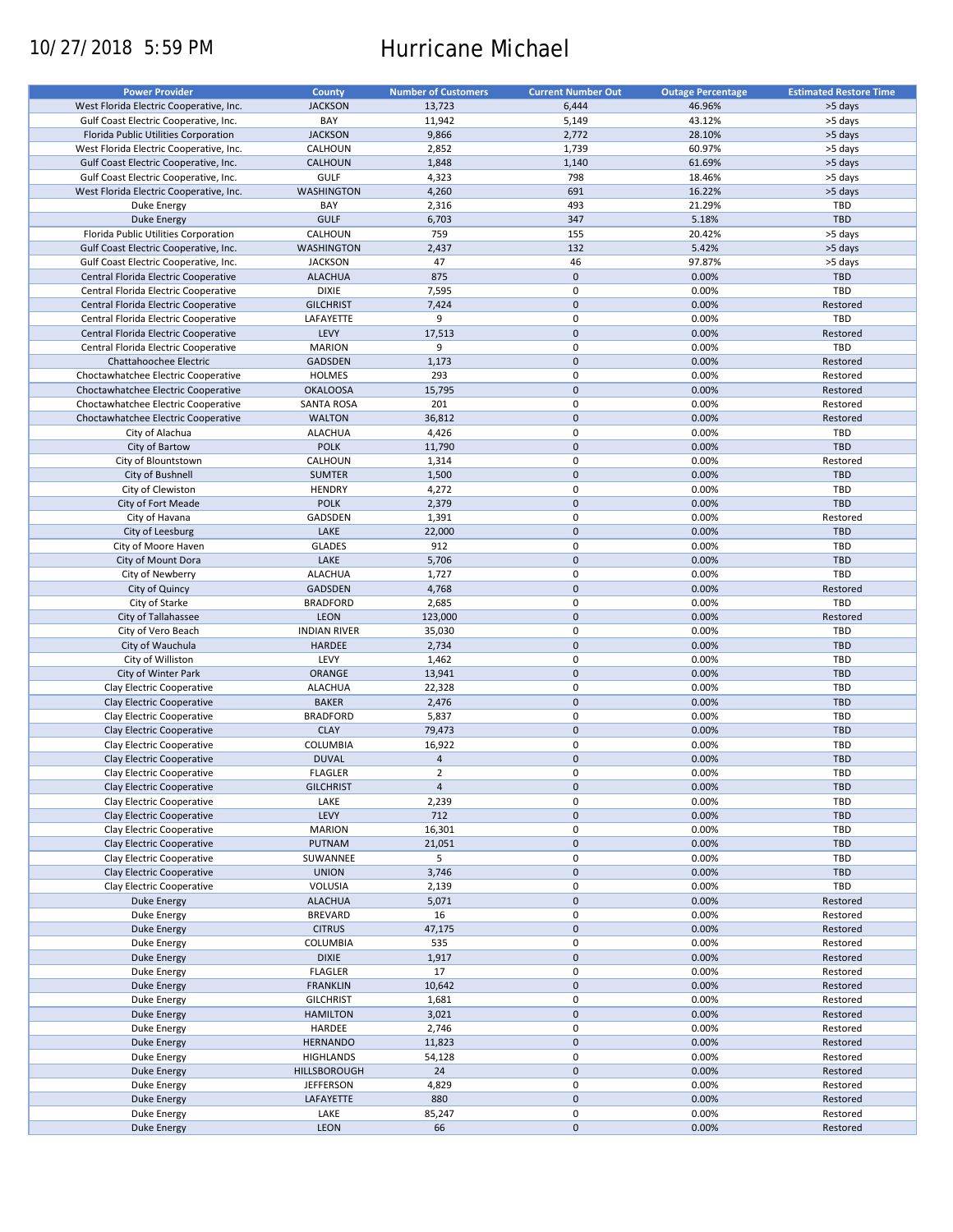## 10/27/2018 5:59 PM Hurricane Michael

| Duke Energy                                        | LEVY                | 3,840          | $\pmb{0}$           | 0.00% | Restored   |
|----------------------------------------------------|---------------------|----------------|---------------------|-------|------------|
|                                                    |                     |                |                     |       |            |
| <b>Duke Energy</b>                                 | <b>MADISON</b>      | 4,037          | $\mathbf 0$         | 0.00% | Restored   |
| Duke Energy                                        | <b>MARION</b>       | 66,784         | 0                   | 0.00% | Restored   |
| <b>Duke Energy</b>                                 | ORANGE              | 370,927        | $\mathbf 0$         | 0.00% | Restored   |
|                                                    |                     |                |                     |       |            |
| Duke Energy                                        | <b>OSCEOLA</b>      | 48,545         | $\pmb{0}$           | 0.00% | Restored   |
| <b>Duke Energy</b>                                 | PASCO               | 140,774        | $\mathbf 0$         | 0.00% | Restored   |
|                                                    |                     |                |                     |       |            |
| Duke Energy                                        | PINELLAS            | 526,150        | $\pmb{0}$           | 0.00% | Restored   |
| <b>Duke Energy</b>                                 | <b>POLK</b>         | 103,167        | $\mathbf 0$         | 0.00% | Restored   |
|                                                    |                     |                |                     |       |            |
| Duke Energy                                        | SEMINOLE            | 154,215        | $\pmb{0}$           | 0.00% | Restored   |
| <b>Duke Energy</b>                                 | <b>SUMTER</b>       | 10,453         | $\mathbf 0$         | 0.00% | Restored   |
|                                                    |                     |                |                     |       |            |
| Duke Energy                                        | SUWANNEE            | 833            | 0                   | 0.00% | Restored   |
| <b>Duke Energy</b>                                 | <b>TAYLOR</b>       | 6,261          | $\mathbf 0$         | 0.00% | Restored   |
|                                                    |                     |                |                     |       |            |
| Duke Energy                                        | <b>VOLUSIA</b>      | 81,049         | $\pmb{0}$           | 0.00% | Restored   |
| <b>Duke Energy</b>                                 | <b>WAKULLA</b>      | 7,063          | $\mathbf 0$         | 0.00% | Restored   |
|                                                    |                     |                |                     |       |            |
| Escambia River Electric Cooperative, Inc.          | <b>ESCAMBIA</b>     | 3,452          | $\pmb{0}$           | 0.00% | TBD        |
| Escambia River Electric Cooperative, Inc.          | <b>SANTA ROSA</b>   | 7,544          | $\pmb{0}$           | 0.00% | <b>TBD</b> |
|                                                    |                     |                |                     |       |            |
| Florida Keys Electric Cooperative                  | <b>MONROE</b>       | 31,941         | $\pmb{0}$           | 0.00% | TBD        |
| Florida Power and Light Company                    | <b>ALACHUA</b>      | 1,245          | $\pmb{0}$           | 0.00% | <b>TBD</b> |
|                                                    |                     |                |                     |       |            |
| Florida Power and Light Company                    | <b>BAKER</b>        | 5,516          | $\pmb{0}$           | 0.00% | <b>TBD</b> |
| Florida Power and Light Company                    | <b>BRADFORD</b>     | 4,070          | $\pmb{0}$           | 0.00% | <b>TBD</b> |
|                                                    |                     |                |                     |       |            |
| Florida Power and Light Company                    | <b>BREVARD</b>      | 312,828        | 0                   | 0.00% | <b>TBD</b> |
| Florida Power and Light Company                    | <b>BROWARD</b>      | 939,530        | $\pmb{0}$           | 0.00% | <b>TBD</b> |
|                                                    |                     |                |                     |       |            |
| Florida Power and Light Company                    | CHARLOTTE           | 116,579        | 0                   | 0.00% | <b>TBD</b> |
| Florida Power and Light Company                    | <b>CLAY</b>         | 910            | $\pmb{0}$           | 0.00% | <b>TBD</b> |
|                                                    |                     |                |                     |       |            |
| Florida Power and Light Company                    | <b>COLLIER</b>      | 215,499        | $\pmb{0}$           | 0.00% | <b>TBD</b> |
|                                                    |                     |                | $\pmb{0}$           | 0.00% | <b>TBD</b> |
| Florida Power and Light Company                    | <b>COLUMBIA</b>     | 14,144         |                     |       |            |
| Florida Power and Light Company                    | <b>DESOTO</b>       | 16,855         | $\pmb{0}$           | 0.00% | TBD        |
|                                                    | <b>DUVAL</b>        | 9              | $\mathbf 0$         | 0.00% |            |
| Florida Power and Light Company                    |                     |                |                     |       | <b>TBD</b> |
| Florida Power and Light Company                    | <b>FLAGLER</b>      | 59,608         | $\pmb{0}$           | 0.00% | TBD        |
|                                                    | <b>GLADES</b>       |                | $\mathbf 0$         | 0.00% | <b>TBD</b> |
| Florida Power and Light Company                    |                     | 3,508          |                     |       |            |
| Florida Power and Light Company                    | HARDEE              | 33             | 0                   | 0.00% | <b>TBD</b> |
| Florida Power and Light Company                    | <b>HENDRY</b>       | 9,892          | $\mathbf 0$         | 0.00% | <b>TBD</b> |
|                                                    |                     |                |                     |       |            |
| Florida Power and Light Company                    | <b>HIGHLANDS</b>    | 519            | 0                   | 0.00% | <b>TBD</b> |
|                                                    |                     |                | $\pmb{0}$           |       | <b>TBD</b> |
| Florida Power and Light Company                    | <b>INDIAN RIVER</b> | 57,796         |                     | 0.00% |            |
| Florida Power and Light Company                    | LEE                 | 266,497        | 0                   | 0.00% | TBD        |
|                                                    |                     |                | $\mathbf 0$         |       |            |
| Florida Power and Light Company                    | MANATEE             | 188,203        |                     | 0.00% | <b>TBD</b> |
| Florida Power and Light Company                    | <b>MARTIN</b>       | 94,739         | 0                   | 0.00% | TBD        |
| Florida Power and Light Company                    | MIAMI-DADE          | 1,138,406      | $\mathbf 0$         | 0.00% | <b>TBD</b> |
|                                                    |                     |                |                     |       |            |
| Florida Power and Light Company                    | <b>MONROE</b>       | 94             | $\pmb{0}$           | 0.00% | TBD        |
| Florida Power and Light Company                    | NASSAU              | 22,701         | $\pmb{0}$           | 0.00% | <b>TBD</b> |
|                                                    |                     |                |                     |       |            |
| Florida Power and Light Company                    | OKEECHOBEE          | 20,142         | $\pmb{0}$           | 0.00% | TBD        |
|                                                    |                     | $\overline{3}$ | $\pmb{0}$           | 0.00% | <b>TBD</b> |
| Florida Power and Light Company                    | ORANGE              |                |                     |       |            |
| Florida Power and Light Company                    | OSCEOLA             | 3              | $\pmb{0}$           | 0.00% | <b>TBD</b> |
| Florida Power and Light Company                    | PALM BEACH          | 750,041        | $\pmb{0}$           | 0.00% | <b>TBD</b> |
|                                                    |                     |                |                     |       |            |
| Florida Power and Light Company                    | PUTNAM              | 20,144         | 0                   | 0.00% | <b>TBD</b> |
|                                                    | SARASOTA            | 270,158        | $\mathbf 0$         | 0.00% | <b>TBD</b> |
| Florida Power and Light Company                    |                     |                |                     |       |            |
| Florida Power and Light Company                    | SEMINOLE            | 55,586         | $\pmb{0}$           | 0.00% | <b>TBD</b> |
| Florida Power and Light Company                    | ST. JOHNS           | 91,015         | $\mathbf 0$         | 0.00% | <b>TBD</b> |
|                                                    |                     |                |                     |       |            |
| Florida Power and Light Company                    | ST. LUCIE           | 129,369        | $\mathbf 0$         | 0.00% | TBD        |
|                                                    | SUWANNEE            |                | $\pmb{0}$           | 0.00% | <b>TBD</b> |
| Florida Power and Light Company                    |                     | 5,025          |                     |       |            |
| Florida Power and Light Company                    | <b>UNION</b>        | 1,637          | 0                   | 0.00% | <b>TBD</b> |
| Florida Power and Light Company                    | <b>VOLUSIA</b>      | 179,598        | $\mathsf{O}\xspace$ | 0.00% | TBD        |
|                                                    |                     |                |                     |       |            |
| Florida Public Utilities Corporation               | <b>LIBERTY</b>      | 696            | 0                   | 0.00% | >5 days    |
| Florida Public Utilities Corporation               | NASSAU              | 15,989         | $\mathsf{O}\xspace$ | 0.00% | Restored   |
|                                                    |                     |                |                     |       |            |
| Fort Pierce Utilities Authority                    | ST. LUCIE           | 27,630         | 0                   | 0.00% | <b>TBD</b> |
| Gainesville (Gainesville Regional Utilities - GRU) | <b>ALACHUA</b>      | 94,473         | $\mathsf{O}\xspace$ | 0.00% | TBD        |
|                                                    |                     |                |                     |       |            |
| Glades Electric Cooperative, Inc.                  | <b>GLADES</b>       | 3,015          | 0                   | 0.00% | <b>TBD</b> |
| Glades Electric Cooperative, Inc.                  | HARDEE              | $\mathbf 0$    | $\mathsf{O}\xspace$ |       | <b>TBD</b> |
|                                                    |                     |                |                     |       |            |
| Glades Electric Cooperative, Inc.                  | <b>HENDRY</b>       | 3,530          | 0                   | 0.00% | TBD        |
| Glades Electric Cooperative, Inc.                  | <b>HIGHLANDS</b>    | 7,321          | $\pmb{0}$           | 0.00% | <b>TBD</b> |
|                                                    |                     |                |                     |       |            |
| Glades Electric Cooperative, Inc.                  | OKEECHOBEE          | 2,278          | 0                   | 0.00% | <b>TBD</b> |
| Green Cove Springs Electric                        | <b>CLAY</b>         | 3,889          | $\mathbf 0$         | 0.00% | <b>TBD</b> |
|                                                    |                     |                |                     |       |            |
| Gulf Coast Electric Cooperative, Inc.              | <b>WALTON</b>       | 100            | 0                   | 0.00% | TBD        |
| <b>Gulf Power Company</b>                          | BAY                 | 103,367        | $\pmb{0}$           | 0.00% | Restored   |
|                                                    |                     |                |                     |       |            |
| <b>Gulf Power Company</b>                          | <b>ESCAMBIA</b>     | 152,984        | $\pmb{0}$           | 0.00% | Restored   |
| <b>Gulf Power Company</b>                          | <b>HOLMES</b>       | 2,572          | $\pmb{0}$           | 0.00% | Restored   |
|                                                    |                     |                |                     |       |            |
| <b>Gulf Power Company</b>                          | <b>JACKSON</b>      | 1,375          | $\pmb{0}$           | 0.00% | Restored   |
| <b>Gulf Power Company</b>                          | <b>OKALOOSA</b>     | 94,172         | $\pmb{0}$           | 0.00% | Restored   |
|                                                    |                     |                |                     |       |            |
| <b>Gulf Power Company</b>                          | <b>SANTA ROSA</b>   | 72,563         | $\pmb{0}$           | 0.00% | Restored   |
| <b>Gulf Power Company</b>                          | <b>WALTON</b>       | 23,578         | $\pmb{0}$           | 0.00% | Restored   |
|                                                    |                     |                |                     |       |            |
| <b>Gulf Power Company</b>                          | <b>WASHINGTON</b>   | 6,514          | $\pmb{0}$           | 0.00% | Restored   |
| Homestead                                          | MIAMI-DADE          | 23,086         | $\pmb{0}$           | 0.00% | <b>TBD</b> |
|                                                    |                     |                |                     |       |            |
| Jacksonville (JEA)                                 | <b>CLAY</b>         | 9,994          | 0                   | 0.00% | <b>TBD</b> |
| Jacksonville (JEA)                                 | <b>DUVAL</b>        | 430,918        | $\mathsf{O}\xspace$ | 0.00% | <b>TBD</b> |
|                                                    |                     |                |                     |       |            |